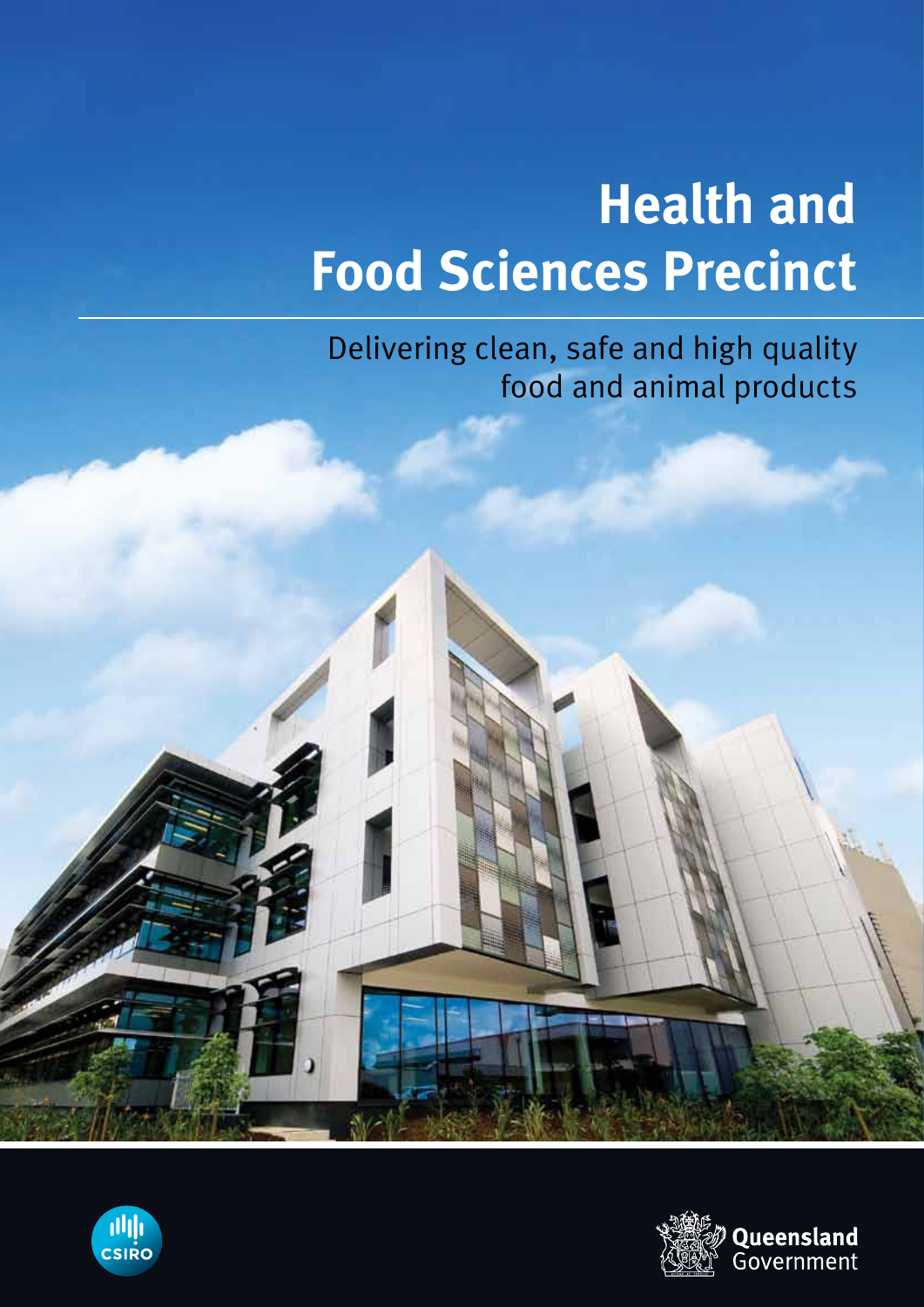

## New world-class facilities for Queensland

The Health and Food Sciences Precinct brings together Queensland's top scientists and state-of-the-art facilities.

Queenslanders and industry will now benefit from having scientists in one central location: fostering ideas, encouraging collaboration between Queensland's scientific minds and building new research partnerships.

As a result, the state's research and diagnostic capabilities will be enhanced.

## Collaboration and research

The Health and Food Sciences Precinct at Coopers Plains in Brisbane sees Queensland Government scientists working alongside scientists from CSIRO (Commonwealth Scientific and Industrial Research Organisation) to create a dynamic hub of scientific research.

The \$100 million precinct provides a collaborative environment for scientists to advance biosecurity, healthcare, food and nutrition research. Their work will assist Queenslanders to lead healthier, more active lifestyles, and strengthen the state's agricultural and food industries.

## Linking with industry and business

Industry and agribusinesses now have the opportunity to access skills and technology in one location.

The precinct offers a pathway to access a wide range of researchers and diagnosticians from national and international universities and government agencies. This enables more effective collaborations in developing new and emerging technologies and will maximise rapid response capabilities to disease outbreaks.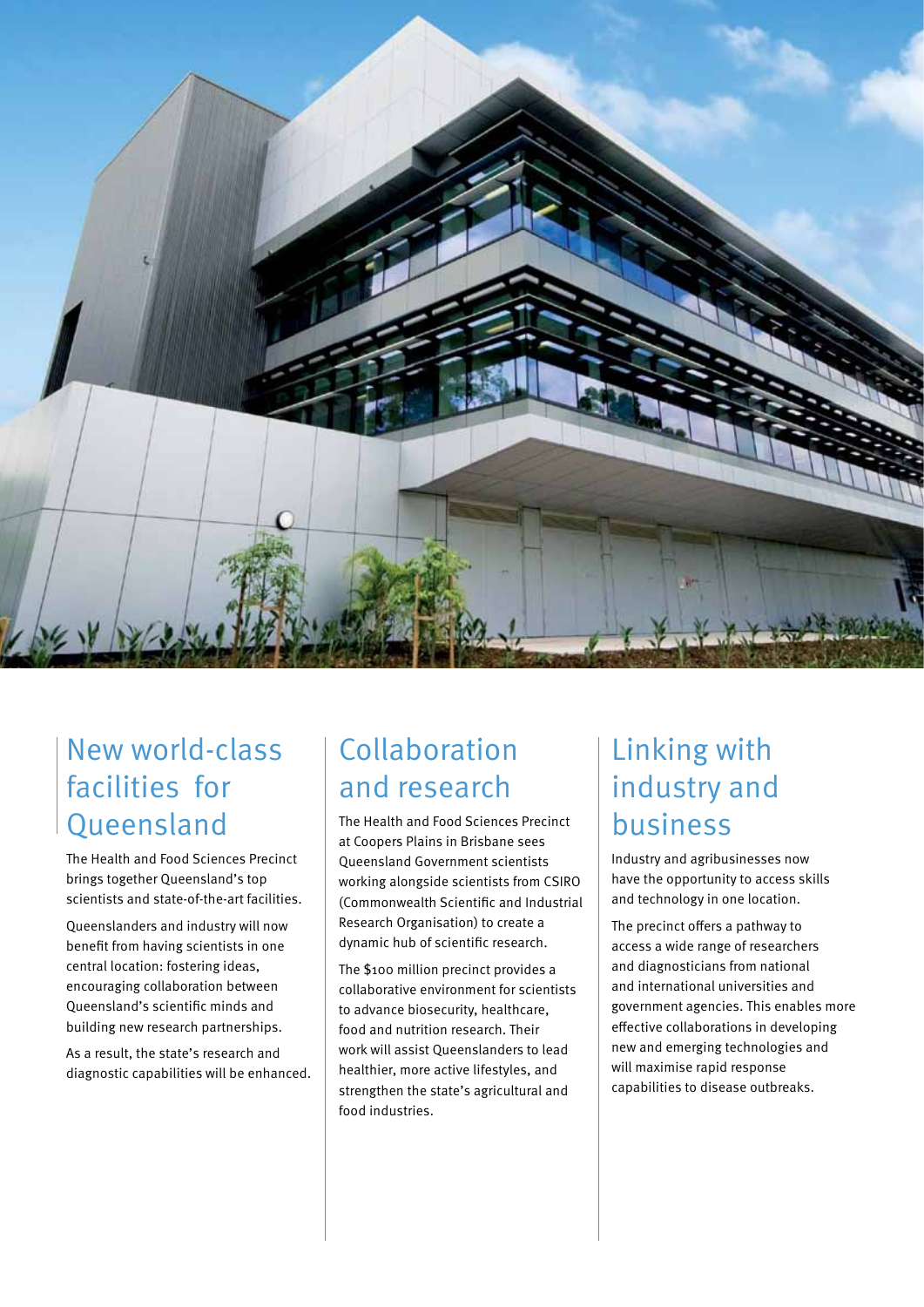

## Queensland science precincts

- 1. Health and Food Sciences Precinct (Coopers Plains)
- 2. Queensland Bioscience Precinct (the University of Queensland)
- 3. Ecosciences Precinct (Boggo Road)
- 4. Eskitis Institute for Cell and Molecular Therapies (Griffith University)
- 5. Queensland Crop Development Facilities (Redlands)
- 6. The Centre of Advanced Animal Science (Gatton)
- 7. UQ School of Veterinary Science (Gatton)
- 8. The Centre for Marine Microbiology and Molecular Genetics Research (Australian Institute of Marine Science, Townsville)
- 9. Australian Tropical Science and Innovation Precinct (James Cook University, Townsville)
- 10. Australian Tropical Forest Institute (James Cook University, Cairns)

#### Features of the Health and Food Sciences Precinct

The precinct hosts 190 scientists from the Department of Agriculture, Fisheries and Forestry (DAFF), CSIRO and The University of Queensland through the Queensland Alliance for Agriculture and Food Innovation (QAAFI). Another 550 people are located on the Queensland Health Forensic and Scientific Services (QHFSS) campus. Co-locating these researchers makes better use of resources and expertise and will help to foster new ideas and techniques.

The key facilities of the precinct are:

- state-of-the-art pilot plant facility with an extensive range of food-grade processing equipment for handling seafood, meat, dairy and horticulture products. This facility will be available to other public and private research organisations through collaborative research projects.
- workspaces and laboratories for food science, animal nutrition, biochemical analysis and consumer and sensory research.
- facilities for animal biosecurity research and diagnostic testing.



## Queensland's food industry

Queensland is a global supplier of high-quality, safe, 'clean and green' food at competitive prices.

Queensland's food industry:

- employs more than 43 000 people in the processed foods sector
- contributes more than A\$15 billion annually to the state's economy (both domestic and international sales)
- $in$ cludes more than  $1400$ processing companies
- is the largest manufacturing sector in Queensland and the largest exporter of Queensland manufactured goods.

The industry is characterised by two distinct categories:

- • food processing and manufacturing (including fruit and vegetables, value-added products such as dairy foods, ingredients, desserts and confectionaries, and ready-toeat meals)
- meat and meat product manufacturing (including fresh seafood).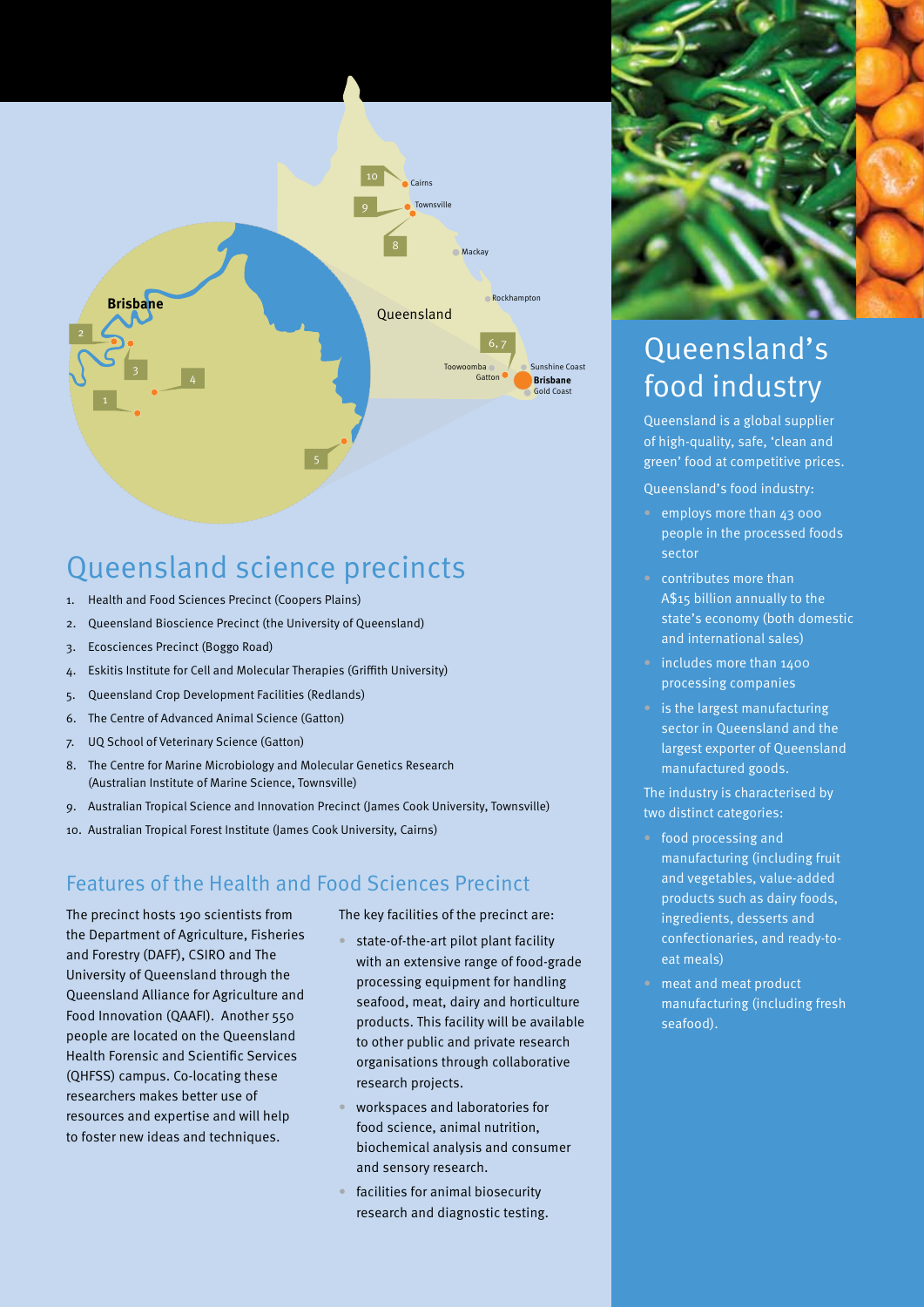## One Health

#### *Collaborating to improve research outcomes*

The Health and Food Sciences Precinct is located on the existing Queensland Health Forensic and Scientific (QHFSS) campus which is home to Australia's most extensive hub of public health and health-related environmental laboratories.

The synergy between the existing capabilities and innovative new science facilities will transform the hub into Australia's foremost health and food sciences research precinct. It will co-locate expert animal, human, environmental and food science practitioners.

This combined capability positions the precinct as one of the nation's leading initiatives working towards a 'One Health' approach to health and disease research. This holistic approach promotes collaboration between disciplines, including animal, human, environmental health and food science practitioners.

#### Tackling bat-borne viruses through a One Health approach

Australian bat lyssavirus (ABLV) and Hendra virus have been detected in Australian bats and are capable of crossing species barriers. This rarely occurs, however consequent infection can be fatal.

Scientists from Queensland Health and Biosecurity Queensland (DAFF) will undertake complementary work in testing for exposure to both viruses. While Queensland Health will test for ABLV and for Hendra virus in humans, Biosecurity Queensland will test for ABLV in bats and companion animals, and for Hendra virus in horses.

Biosecurity Queensland will regularly screen populations of bats to identify any new strains of Hendra virus and ensure effective detection capabilities across the One Health continuum. This research aims to improve our understanding of the epidemiology of these viruses in bat populations and the factors that cause viruses to cross species.

Biosecurity Queensland and Queensland Health have worked collaboratively over many years to enhance their diagnostic and research capability. This continued collaboration will be enhanced by both organisations being located at the precinct.

Research focus **Form in the Carthy examine**<br>Asian honeybee brood comb for the presence of the exotic Varroa mite.

## Protecting animal health

*Keeping our primary industries safe from emerging and exotic diseases*

Biosecurity Queensland researchers and scientists are working at the precinct to develop new rapid response capabilities for disease outbreaks and methods for tracking the spread of new and emerging diseases.

#### Protecting Australia's honeybees

Honeybees contribute an estimated \$4–6 billion to the Australian agricultural and horticultural industries each year. Honeybees not only produce honey but also play a vital role in pollinating crops.

Biosecurity Queensland parasitologist Dr Louise Jackson and scientific assistant Ms Christine McCarthy are working to protect Australia's bees from the devastating *Varroa* mites. Australia is one of the few *Varroa*-free countries, allowing Australian honeybees to be exported to other countries where endemic bee populations have collapsed.

These mites could enter the country via their host, the Asian honeybee (*Apis cerana*), which is exotic to Australia but common in South East Asia and Papua New Guinea.

Queensland's shipping ports are a key point of entry for Asian bees, with populations recently detected in Far North Queensland. The *Varroa* mites harmlessly co-exist with the Asian bee but attack adult and developing European bees (*Apis mellifera*), Australia's commercially-kept species. Mite infestation results in weak, deformed bees and causes the rapid demise of the colony.

To date, all Asian bees found have been mite-free. Biosecurity Queensland continues to work closely with the Australian Quarantine and Inspection Service, beekeepers and the general public to capture, identify and inspect Asian bees. This is to ensure any future incursions of the *Varroa* mites can be rapidly detected and eradicated.

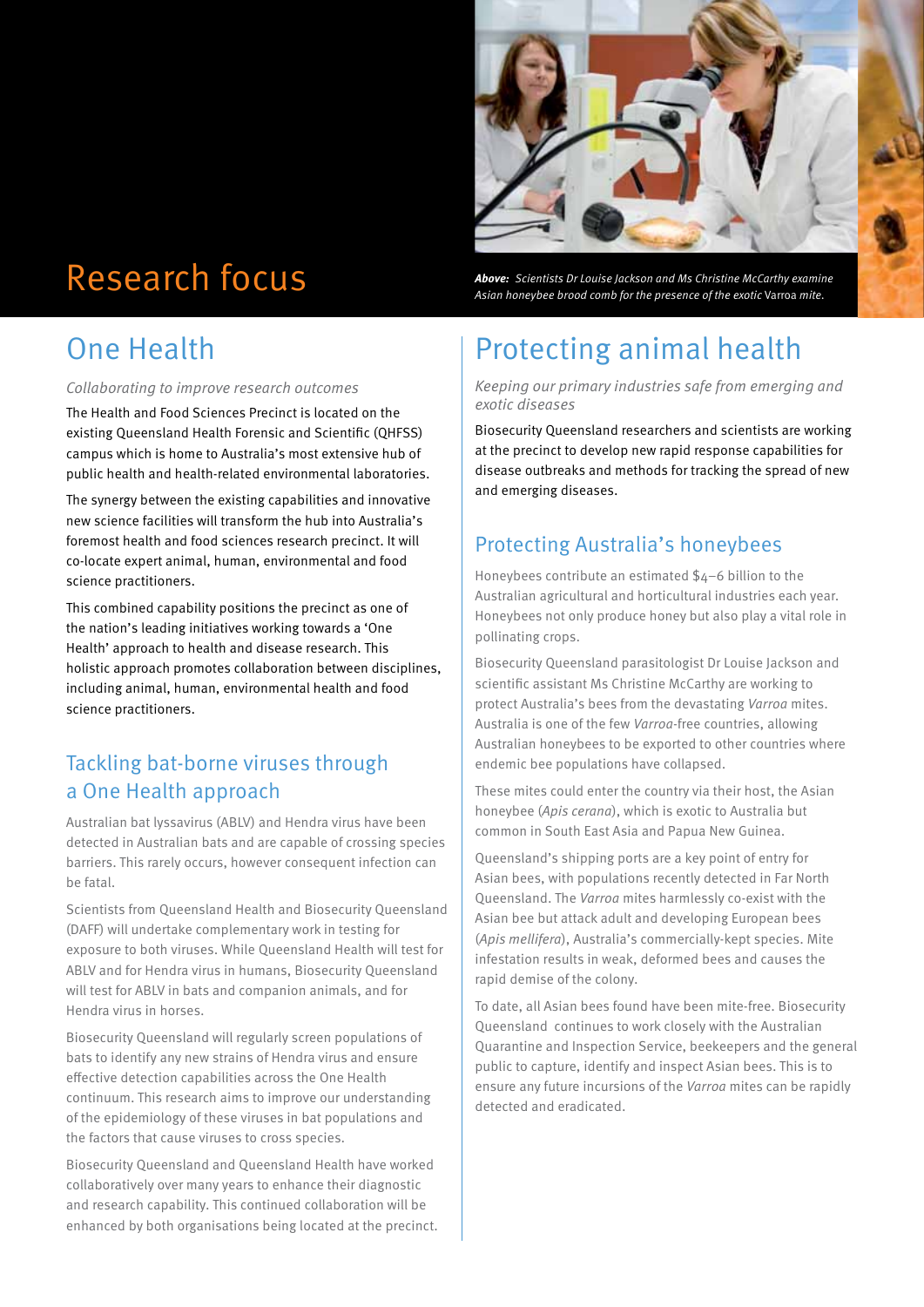

## Maintaining market access

*Ensuring product integrity and market access through surveillance and research*

Locating scientific experts in the precinct's world-class chemical science laboratories will help to ensure Queensland's animal and plant products are free from toxins, pathogens and contaminants.

Expertise includes managing chemical control of invasive pests, clinical biochemistry, food safety and nutritional assessment of animal feedstuffs—providing opportunities to link with other research programs onsite.

#### Maintaining market access for Australian beef

Australian meat processors export chilled and frozen meat to over 100 countries worldwide. With annual earnings of over \$7 billion, maintaining access to these markets and adapting to changing import and export regulations is critical.

CSIRO researcher Dr Robert Barlow and his colleagues recently responded to changes for point-of-entry testing of beef trim into the US. The researchers developed a mathematical model to estimate the effect of altered sampling strategies on the detection rates of *E. coli* O157 in frozen beef exported to the US.

The model assists informed discussions between Meat and Livestock Australia, US authorities and the Australian Quarantine and Inspection Service. US confidence in the safety of the imported Australian beef is now maintained without the need for excessive import restrictions and testing.

Collaboration between CSIRO, the Queensland Government and university researchers at the precinct will strengthen research to enhance Australia's reputation for safe and secure food exports.

#### New testing method saves Queensland pork industry

At the precinct, Biosecurity Queensland scientists continue to protect Queensland's priority trade relationships.

Residues of a banned, and potentially fatal, antibiotic called chloramphenicol were recently found in Australian pork exported to Singapore, sounding alarm bells with Biosecurity Queensland scientists.

Trace-back analysis detected residues in pork originating from several piggeries, but scientists could find no evidence of illegal use of the antibiotic.

The next step included investigating the possible contamination of feed components. To achieve this, scientists developed a new chemical testing method.

Using this new testing method, scientists confirmed the antibiotic was being used as a feed additive and was imported from an offshore location. The investigation led to the development of new procedures provided to Singaporean authorities, who reinstated market access for Queensland producers.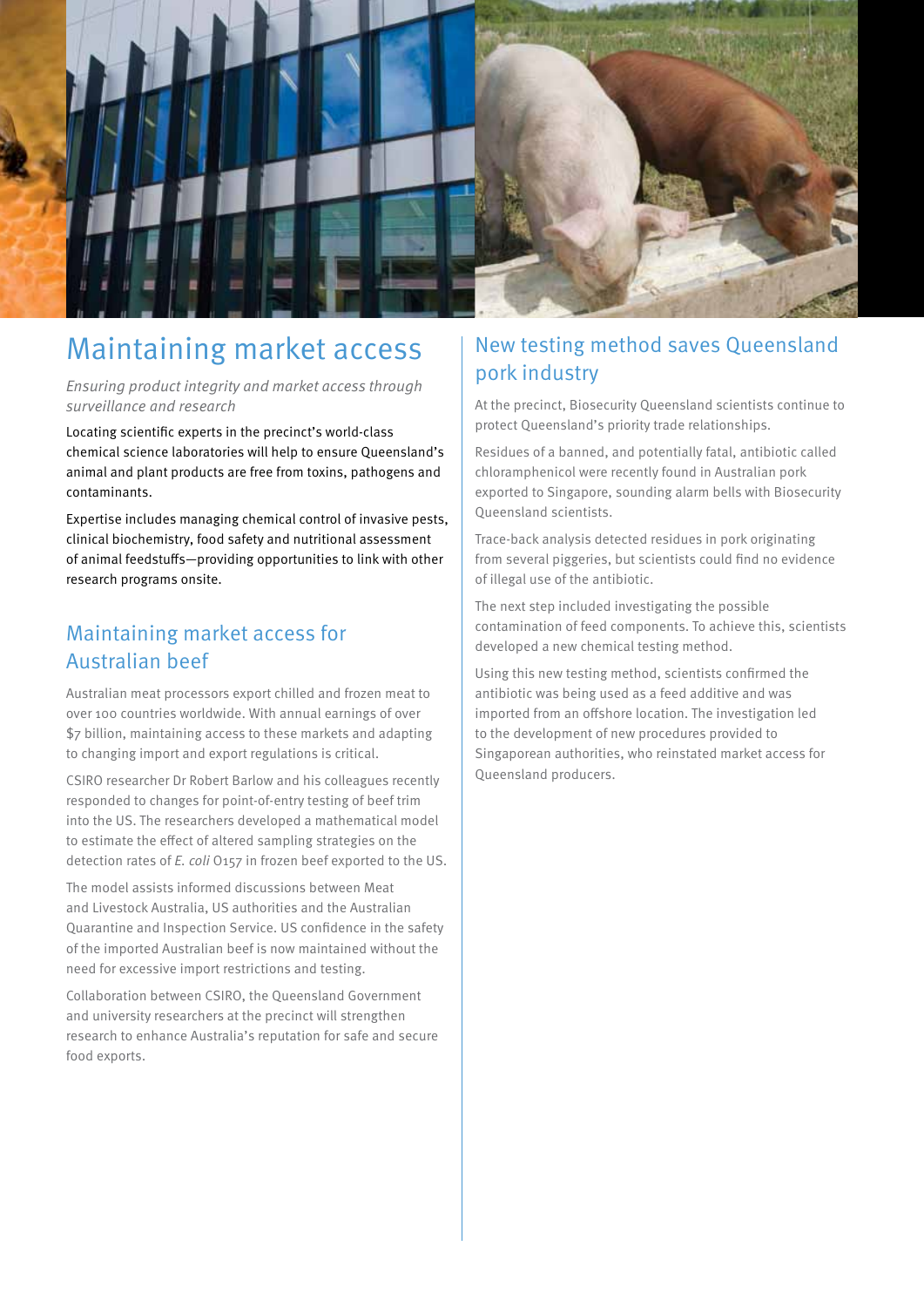*Right: Dr Heather Smyth identifies chemicals and odorants that constitute the flavours we experience in foods.*



## Food science

Food scientists at the precinct are working with the food industry to improve the quality, safety and health benefits of food products.

The Queensland food industry will benefit from research being undertaken at the precinct by Queensland Government, CSIRO and university scientists into changing consumer food trends, food safety standards, competitiveness and security.

## Food quality testing

*Adding value to existing and new food products through expertise in food safety, consumer science and flavour research*

#### Revealing the science of flavour

Dr Smyth is a PhD-qualified organic chemist for DAFF. Her research aims to improve the flavour, sensory qualities and consumer appeal of food.

Her flavour perception work identifies the chemicals and odorants that constitute the flavours we experience in foods. Dr Smyth also works in sensory science, running tasting panels that articulate and rate food quality.

Dr Smyth and her colleagues use custom-designed sensory booths for blind tastings of food samples in the precinct's state-of-the-art laboratories. These sensory booths are an important tool in making sensory measurements of food.

Data from the tastings provides a quality index that is important for food industry clients.

The data also assists with consumer mapping, which helps target a product market to particular consumer groups, or develop the flavours and products to match the taste preferences of a wider group of consumers.

*Below: Taste testing is one way scientists work to understand flavours and people's food preferences. Pictured are (from left) Kathryn Montafia, Peter Scheelings and Jessica Sanderson.*

## Food technology

*Producing tastier, healthier and safer foods for a more sustainable food industry*

### Tailored advice for industry

Food Technologist Ms Jessica Sanderson works closely with food industry bodies and processors to help them apply innovative solutions to create highly nutritious and safe food products.

Focussing on tropical and sub-tropical fruit, vegetables, grains and seafood, Ms Sanderson assists processors to optimise the design, formulation, processing and handling of their food products. Her role also involves interpreting the regulatory requirements placed on food manufacturers to ensure compliance when developing new products.

The facilities used for food technology include a custom-designed product development laboratory and accelerated storage room. In addition, a state-of-the-art pilot plant facility with an extensive range of food-grade processing equipment will be available to other government agencies, CSIRO and private sector clients through consultative project collaborations.

Ms Sanderson's work provides practical guidelines and tailored advice, ensuring continued profitability, sustainability and safety for Queensland's food industry.

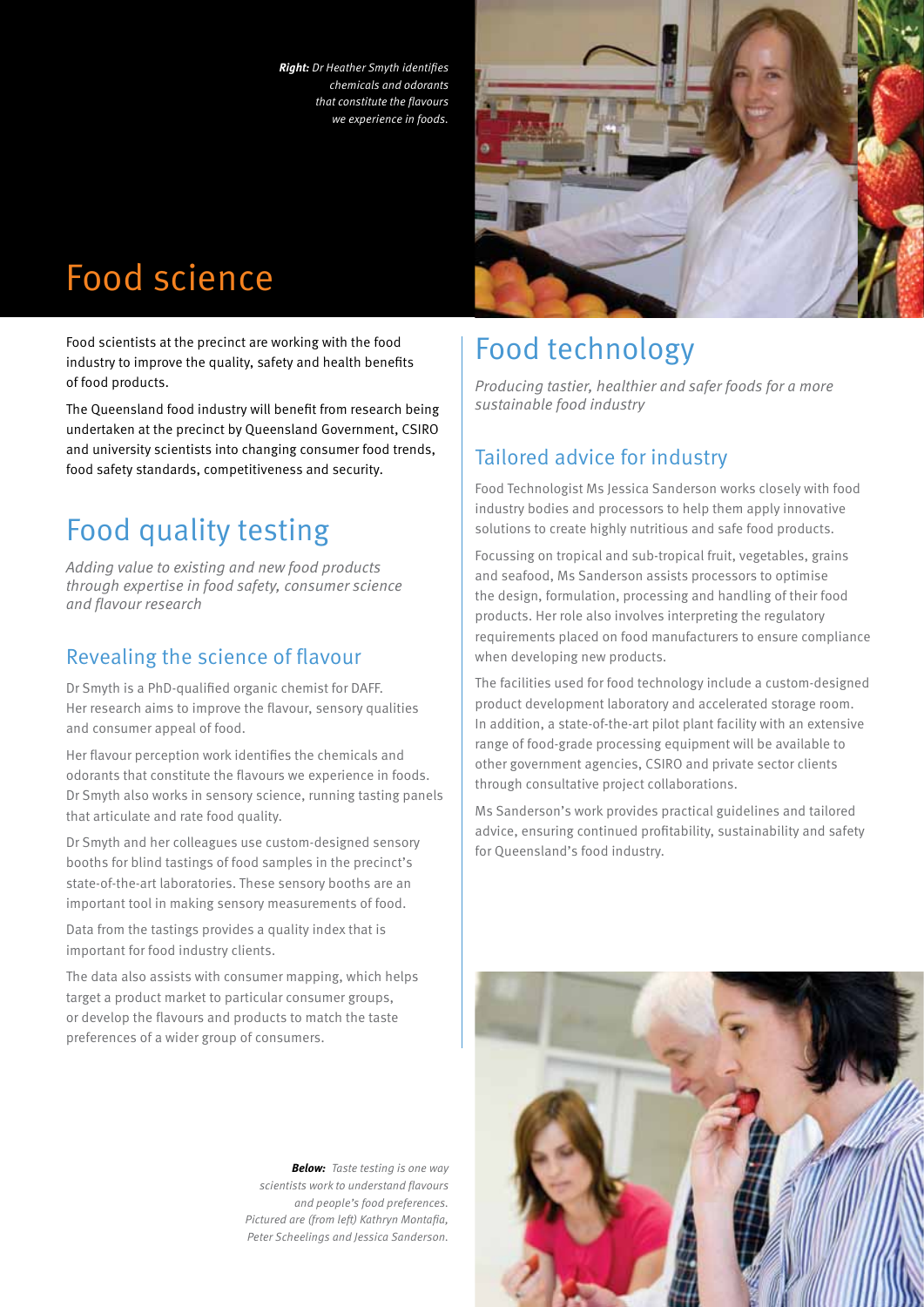

## Functional foods

*Food products that improve our health, prevent disease and provide new industry opportunities*

#### Bioactives and tropical fruit

Increasing consumer interest in the health benefits of food is driving new markets for Queensland's tropical fruits.

Dr Michael Netzel is investigating the potential health benefits of varieties of Queensland grown fruits such as mango, banana and other tropical exotic produce.

Working for both CSIRO and Queensland Government, Dr Netzel demonstrates the advantages of collaboration for both industry and community.

Dr Netzel is using the combined capability of both organisations to investigate the potential health benefits and processing issues of the Queen Garnet plum, which was specifically bred by the Queensland Government to be high in antioxidants and anthocyanins.

Working at the precinct means he is able to develop new ideas that draw on the expertise and technology of both organisations.

*Left: Dr Michael Netzel is investigating the bioactive components of Queensland fruit and what health benefits they might provide.*



#### Measuring folate levels in Asian vegetables

Green leafy vegetables are an excellent source of folates, which occur naturally in many forms (called vitamers).

For the past two years, Dr Pieter Scheelings and staff from Queensland Health's Food Chemistry group have been working collaboratively with DAFF scientists on a study into the folate content of Asian green vegetables.

Folate deficiency has been implicated in a wide variety of disorders. An increase in folate intake for women of childbearing age is recommended to reduce the risk of spina bifida developing in unborn babies.

The study is intended to provide information on the health attributes of Asian vegetables, in particular total folate content and vitamer composition.

This will enable industry to promote and market the health benefits of Asian vegetables through folate content labelling.

The study draws on the precinct's diverse range of scientific skills and collaborative environment to produce outcomes of both public health significance and agricultural value.